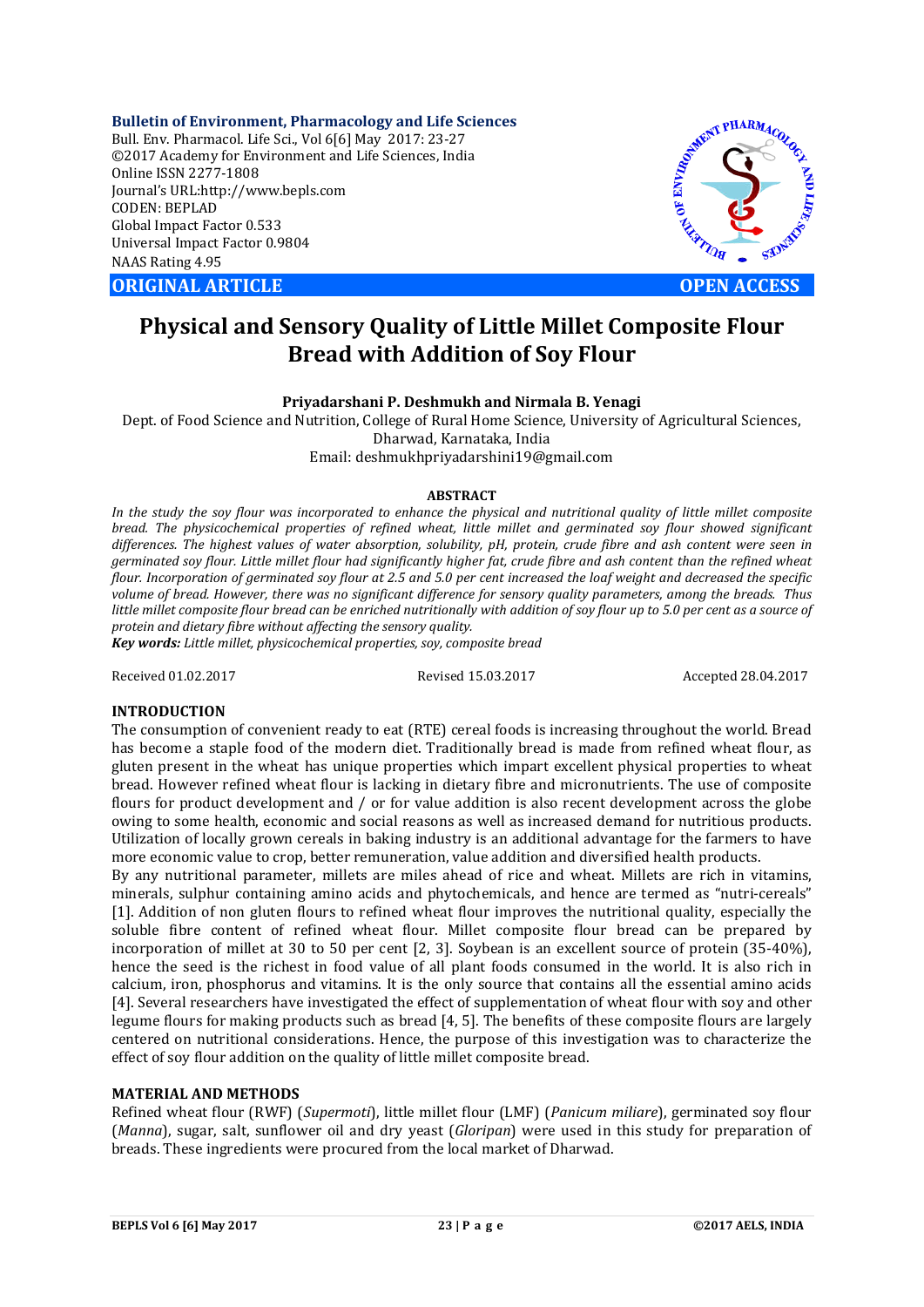**Physicochemical properties and particle size distribution of flours:** Physicochemical properties viz; bulk density, water absorption capacity (WAC), oil absorption capacity, swelling power, solubility and pH as well as particle size distribution of flour samples determined as per the standard procedures [6].

**Proximate composition of the flours:** Proximate composition viz, moisture, protein, fat, crude fibre and ash content of the flours was studied by using standard AOAC procedures [7]. Carbohydrate content of bread samples was calculated by difference method.

**Preparation of composite flours:** Little millet composite flour was prepared by blending at 30 per cent level with refined wheat flour (RWF:LMF-70:30). Further this composite flour was enriched with germinated soy flour at two levels (2.5 and 5 %) by replacing refined wheat flour.

**Method of preparation of bread:** Ingredients used for bread preparation were 150 g composite flour, 2.25g dry yeast, 9g sugar, 7.5g oil, 2.4 g salt and an adequate amount of water to obtain dough of optimum consistency. Optimized method of little millet composite flour bread for processing conditions was used to prepare little millet composite flour and soy flour incorporated breads [8].

**Physical quality characteristics of bread:** Bread loaves of little millet composite bread and soy flour incorporated little millet composite breads were weighed after 2 hr baking, using a laboratory scale balance and the readings recorded in grams. Height, length and width of the bread loaves were measured by measuring scale. The loaf volume was determined using seed displacement method. Specific volume was calculated as volume to mass ratio  $\text{cm}^3/\text{g}$ .

**Sensory quality evaluation of breads:** Sensory evaluation of breads was carried out by ten member trained panel of Food Science and Nutrition department. They assessed the appearance, colour of crust and crumb, taste, texture of crust and crumb, flavour, mouth feel and overall acceptability by 9 point hedonic scale. The rating was ranged from 9-like extremely to 1-dislike extremely.

**Statistical analysis:** A minimum of three replications were performed for each analysis. Statistical analysis was conducted to compare treatment means by using one way ANOVA procedure of SPSS software, version 16.0.

## **RESULTS AND DISCUSSION**

**Physicochemical composition of flours:** Results of flour characterization reveled that refined wheat flour, little millet flour and germinated soy flour was significantly different (Table 1). Bulk density of little millet flour was significantly less than the refined wheat flour and germinated soy flour. The WAC of refined wheat was 58.00 per cent which was observed to be significantly high in little millet and soy flour with a mean per cent values of 79.32 and 130.62 respectively**.** No significant differences were found in the oil absorption capacity of all the three flours. WAC of flour is closely linked to both amount of amino acids in different flours and availability of proteins functional groups in flour [9]. Results obtained for WAC, swelling power and oil absorption capacity of little millet flour were comparable with those reported by others (10) for two little millet genotypes. Swelling power and solubility of refined wheat flour was 7.50g/g and 10.20 per cent respectively. Swelling power was increased slightly for little millet flour (7.70g/g). Whereas germinated soy flour showed significantly less (4.35g/g) swelling power compared to other two flours. A significant increase was seen in the per cent solubility of little millet flour (15.80%) and germinated soy flour (39.48%) when compared with the refined wheat flour. High swelling of millet flour could be due to high content of starch and low protein and fat content [9]. WAC, solubility and pH of germinated soy flour was found to be significantly higher than the refined wheat flour and little millet flour with significantly low swelling power. It may be attributed to differences in the flour particle size and chemical composition of these flours (Fig. 1 and Table 2). The increase in WAC of soy flour may be attributed to the hydrophilic nature of protein present in soy flour. Increased WAC and decrease in the swelling capacity with increase in the full fat soy flour in the tapioca starch was noticed [11]. The results of present study for functional properties of germinated soy flour can be supported by the findings of others (12), who reported that the germination process increased the WAC and solubility with decreased swelling volume of pigeon pea sprout flour. These results were possibly due to the fact that germination increases the soluble dietary fibre content which resulted in increased WAC, hydrolysis of complex starch to simpler compounds that decreased the swelling volume with increase in the solubility [12]. Significant (p < 0.05) difference was observed in the pH of flours. The pH of refined wheat, little millet and soy flour was 6.13, 6.07 to 6.55 respectively.

**Particle size distribution of flours**: Refined wheat flour was finest followed by soy flour and little millet flour (Fig. 1). Maximum percentage (40.61) of refined wheat flour was distributed on the sieve size opening of 75µm when compared to little millet flour and soy flour where maximum (46.00 and 35.18 % respectively) flour was distributed on the sieve opening of 180 and 105 µm respectively. The changes in the particle size distribution of flours may be due to differences in the chemical composition (Table 2).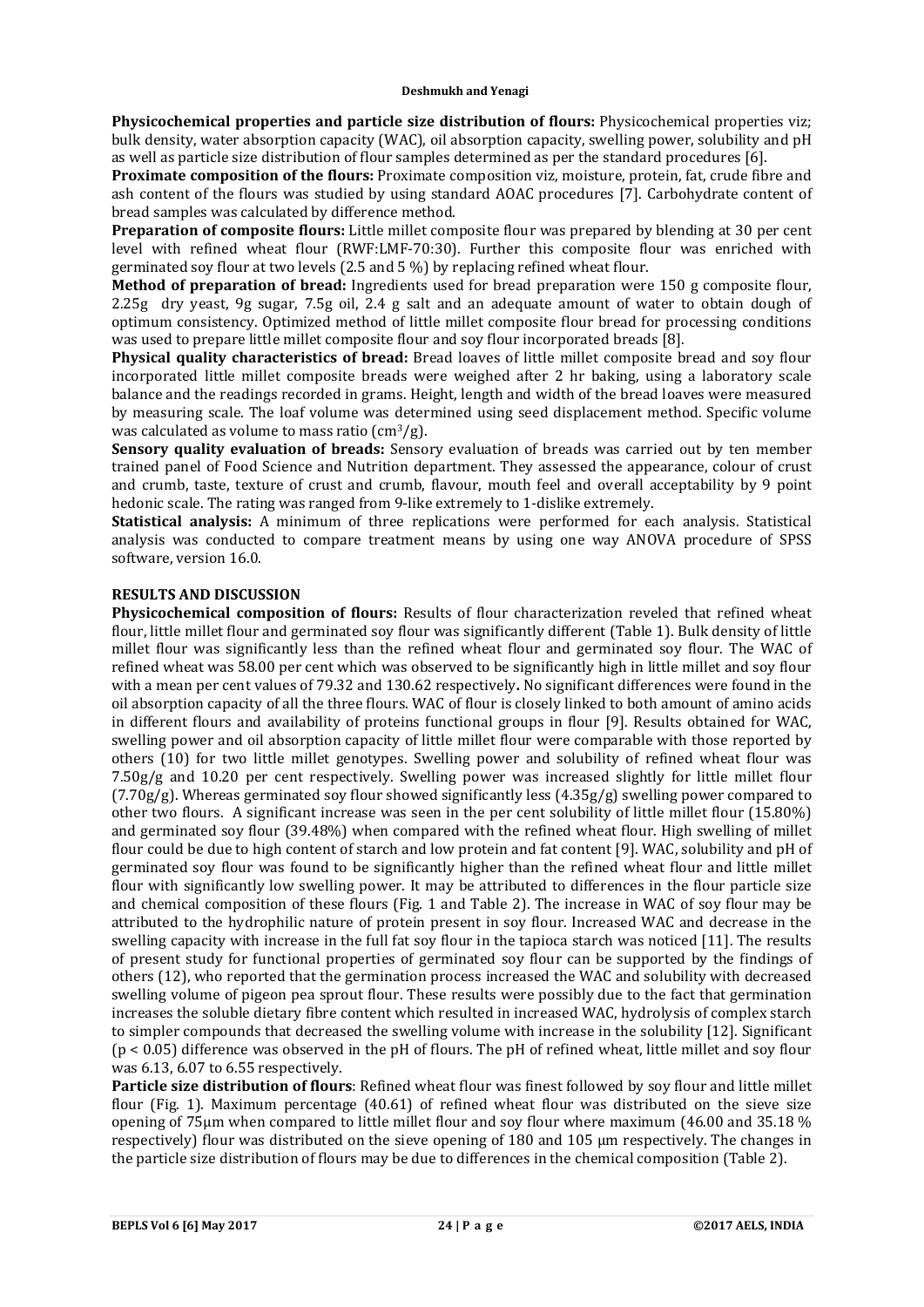#### **Deshmukh and Yenagi**

**Proximate composition of the flours:** Results of proximate composition of flours are presented in Table 2. Refined wheat flour had significantly highest (13.83%) moisture content followed by little millet flour (10.78%) and soy flour (9.50%). The protein content of soy flour was seen significantly high (30.83%) compared to other two experimental flours. This may be due to the natural high protein content of soy flour compared to cereal flours [13]. Fat content of refined wheat flour was significantly less (0.23%) followed by soy flour (0.95%) and little millet flour (1.73%). The lower fat content of soy flour may be due to the fact that germination is a series of changes in morphology, physiology and biochemistry (12). Per cent crude fibre was seen significantly high (3.55) in soy flour when compared with refined wheat as well as little millet flour. Ash content of flours was ranged from 0.49 to 7.05 per cent with the highest per cent in soy flour. Little millet flour had significantly high (76.64%) carbohydrate content and it was significantly less in soy flour (48.13%).

**Physical quality characteristics of breads:** Effect of germinated soy flour incorporation on physical quality characteristics of little millet composite flour bread is summarized in Table 3. Loaf weight of breads ranged from 121.07 to 126.76 g with the higher one being for 5 per cent soy flour added bread. Weight of soy flour incorporated breads was found to be increased significantly. This may be due to higher water absorption capacity of germinated soy flour (Table 1). The same behavior was observed for loaf weight on replacement of wheat flour with defatted soy flour and banana flour (14). Loaf height of control little millet composite flour bread was 5.58 cm which was decreased to 5.50 and 5.45 cm with addition of 2.5 and 5 per cent soy flour respectively. No significant difference was found in the width and length of experimental breads. Loaf volume of control little millet composite flour bread, 2.5 per cent and 5 percent soy flour added breads was 381.17, 368.67 and 366.83 cm3 respectively. The specific loaf volume of little millet composite flour bread was found to be  $3.09 \text{cm}^3/\text{g}$ . However in case of soy flour incorporated breads it was ranged from 2.89 to 2.92  $\text{cm}^3/\text{g}$ . Significant decline in the specific volume was seen with the addition of soy flour. This may be due to dilution of gluten in the composite flour with replacement of wheat flour by soy flour. Decline in the specific volume of soy flour incorporated wheat breads was observed with 15 per cent soy flour acceptability (5).

**Sensory quality of breads:** Soy flour incorporation did not change the appearance scores of breads (Table 4). Crust colour scores of breads were ranged in between 7.2 to 7.5. Whereas, crumb colour score were found to be in the range of 7.0 to 7.1. Little millet composite flour bread had taste score of 7.2 which was observed to be increased to 7.5 with the addition of soy flour at 2.5 per cent level. Further increased level of soy flour incorporation showed decline in the taste scores. This may be due to beany flavour of soy flour (5). Test scores of texture of little millet composite flour bread for crust and crumb were 6.9 and 7.1, which were noticed to be increased to 7.4 and 7.6 respectively with the addition of germinated soy flour at 5 per cent level. Possibly this may be due to higher content of soluble dietary fibre in the germinated flour (12). Fineness of soy flour compared to the little millet flour may have also contributed to the texture of bread. Little millet composite bread showed lowest (7.1) and breads with the addition of 2.5 per cent germinated soy flour showed highest flavour scores (7.4). Increase in the flavour scores of bread on increasing the level of barley and soy flour up to 10% level and thereafter it was decreased (5). Sensory scores of mouth feel of germinated soy flour breads varied in the range of 7.1 to 7.4. Scores of overall acceptability of breads revealed that the soy bread at 5 per cent incorporation level had equal overall acceptability score (7.3) as that of little millet bread (7.3). Whereas it was highest (7.5) for 2.5 per cent soy flour added breads. However differences found in the sensory scores of all attributes were statistically non-significant.

| <b>Flour</b>      | <b>Bulk</b><br>density<br>(g/ml) | <b>WAC</b><br>(%)        | <b>Swelling power</b><br>(g/g) | Solubility<br>(%)   | Oil absorption<br>capacity<br>$(g \text{ oil}/g)$ | pH                |
|-------------------|----------------------------------|--------------------------|--------------------------------|---------------------|---------------------------------------------------|-------------------|
| <b>RWF</b>        | $0.64a \pm 0.01$                 | $58.00 \div 1.00$        | $7.50a \pm 0.13$               | $10.20 c_{\pm} 0.2$ | $0.74a \pm 0.01$                                  | $6.13b \pm 0.06$  |
| LMF               | $0.53b \pm 0.01$                 | 79.32 <sup>b</sup> ±1.15 | $7.70a \pm 0.23$               | $15.80b \pm 0.20$   | $0.75a \pm 0.02$                                  | $6.07b \pm 0.06$  |
| <b>GSF</b>        | $0.64a_{\pm}0.00$                | $130^a.62 \pm 0.93$      | $4.35b \pm 0.47$               | $39.48a \pm 0.38$   | $0.79a \pm 0.11$                                  | $6.55a_{\pm}0.06$ |
| <b>F</b> value    | 137.37                           | 6937                     | 155.58                         | 14790               | 0.887                                             | 104.339           |
| S.Em <sup>±</sup> | 0.005                            | 0.448                    | 0.150                          | 0.127               | 0.031                                             | 0.027             |
| <b>CD</b>         | 0.016                            | 1.433                    | 0.482                          | 0.407               | NS                                                | 0.087             |
| (5%)              |                                  |                          |                                |                     |                                                   |                   |

| Table 1: Physicochemical properties of flours |  |
|-----------------------------------------------|--|
|-----------------------------------------------|--|

NS- Non significant, RWF-Refined wheat flour, LMF-Little millet flour, GSF-Germinated soy flour, Mean±SD, Means with the same superscript letters within a column are not significantly different at 5% level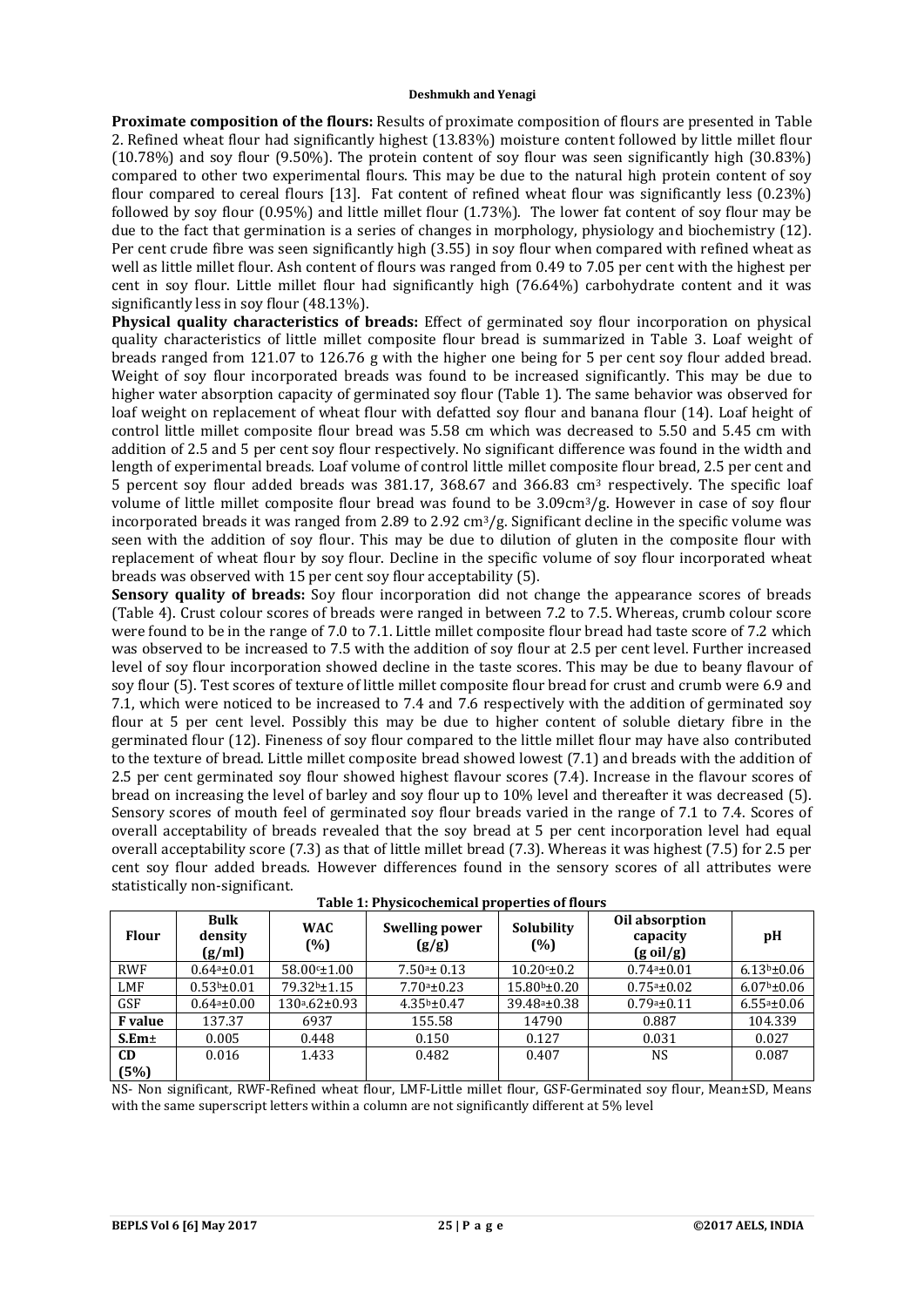#### **Deshmukh and Yenagi**



## **Table 2: Proximate composition of flours (g/100g)**

| $14010$ and $20111000$ composition of flow $\frac{1}{2}$ ( $\frac{1}{2}$ ) $\frac{1}{2}$ |                          |                          |                  |                  |                  |                          |  |  |  |
|------------------------------------------------------------------------------------------|--------------------------|--------------------------|------------------|------------------|------------------|--------------------------|--|--|--|
| <b>Flour</b>                                                                             | <b>Moisture</b>          | Protein                  | Fat              | Crude fibre      | Ash              | Carbohydrate             |  |  |  |
| <b>RWF</b>                                                                               | 13.83 <sup>a</sup> ±0.85 | $10.73b \pm 0.20$        | $0.23c + 0.02$   | $0.29c \pm 0.02$ | $0.49c \pm 0.03$ | 74.53 <sup>b</sup> ±0.95 |  |  |  |
| LMF                                                                                      | $10.78b \pm 0.12$        | $7.82 \pm 0.10$          | $1.73a \pm 0.17$ | $1.75b \pm 0.03$ | $1.41b \pm 0.02$ | $76.64a \pm 0.28$        |  |  |  |
| <b>GSF</b>                                                                               | $9.50 \times 0.22$       | 30.83 <sup>a</sup> ±0.27 | $0.95b \pm 0.19$ | $3.55a \pm 0.40$ | $7.05a \pm 0.11$ | $48.13 \times 10.86$     |  |  |  |
| <b>F</b> value                                                                           | 75.381                   | 14980                    | 102.93           | 192.58           | 10700            | 1835                     |  |  |  |
| S.Em±                                                                                    | 0.26                     | 0.10                     | 0.07             | 0.12             | 0.04             | 0.37                     |  |  |  |
| CD(5%)                                                                                   | 0.81                     | 0.33                     | 0.24             | 0.38             | 0.11             | 1.18                     |  |  |  |

RWF-Refined wheat flour, LMF-Little millet flour, GSF- Germinated soy flour, Mean±SD Means with the superscript letters within a column are not significantly different at 5% level

| <b>Breads</b>           | Loaf weight                | Loaf height      | Loaf              | Loaf               | <b>Loaf volume</b>        | <b>Specific</b>                             |
|-------------------------|----------------------------|------------------|-------------------|--------------------|---------------------------|---------------------------------------------|
|                         | (g)                        | (cm)             | width             | length             | $\text{cm}^3$             | volume                                      |
|                         |                            |                  | (cm)              | (cm)               |                           | $\left(\frac{\text{cm}^3}{\text{g}}\right)$ |
| LMCO                    |                            |                  | 6.01a             | 12.98 <sup>a</sup> |                           |                                             |
|                         | 121.07b±1.75               | $5.58a \pm 0.53$ | $\pm 0.22$        | $\pm 0.58$         | 377.42 <sup>a</sup> ±4.20 | $3.12a \pm 0.11$                            |
| (R: L: S) (67.5:30:2.5) |                            |                  | 5.83 <sup>a</sup> | 12.90 <sup>a</sup> |                           |                                             |
|                         | 125.77 <sup>a</sup> ±0.973 | $5.50a \pm 0.45$ | $\pm 0.33$        | $\pm 0.43$         | $368.67b\pm3.20$          | $2.92b \pm 0.04$                            |
| (R:L:S)(65:30:5)        |                            |                  | 5.77 <sup>a</sup> | 12.85 <sup>a</sup> |                           |                                             |
|                         | 126.76 <sup>a</sup> ±1.11  | $5.45a \pm 0.39$ | $\pm 0.22$        | $\pm 0.45$         | 366.83 <sup>b</sup> ±4.75 | $2.89b \pm 0.05$                            |
| <b>F</b> value          | 31.58                      | 0.128            | 1.46              | 0.113              | 21.686                    | 13.479                                      |
| S.Em±                   | 0.54                       | 0.18             | 0.10              | 0.20               | 1.67                      | 0.03                                        |
| CD(5%)                  | 1.63                       | NS.              | NS                | NS.                | 5.05                      | 0.09                                        |

## **Table 3: Physical quality characteristics of soy flour incorporated breads**

NS- Non significant, Mean±SD, LMCO-Little millet control optimized, R- Refined wheat flour, L-little millet flour, S: Soy flour

Means with the same superscript letters within a column are not significantly different at 5% level

**Table 4: Sensory quality of soy flour incorporated breads**

| <b>Breads</b>        | Appearance               | Crust            | Crumb            | <b>Taste</b>     | Crust            | Crumb            | <b>Flavour</b>   | Mouth            | <b>Overall</b>           |
|----------------------|--------------------------|------------------|------------------|------------------|------------------|------------------|------------------|------------------|--------------------------|
|                      |                          | colour           | colour           |                  | texture          | texture          |                  | feel             | acceptability            |
| <b>LMCO</b>          |                          | 7.2 <sup>a</sup> | 7.1 <sup>a</sup> | 7.2 <sup>a</sup> | 6.9a             | 7.1 <sup>a</sup> | 7.1 <sup>a</sup> | 7.2 <sup>a</sup> |                          |
|                      | $7.4^{\text{ a}}$ ±0.70  | ±0.92            | $\pm 0.74$       | ±0.63            | $\pm 0.32$       | $\pm 0.74$       | ±0.88            | ±0.79            | $7.3a \pm 0.67$          |
| (R:L:S)(67.5:30:2.5) |                          | 7.4a             | 7.0 <sup>a</sup> | 7.5a             | 7.0 <sup>a</sup> | 7.4a             | 7.4a             | 7.4a             |                          |
|                      | $7.4a \pm 0.97$          | ±0.70            | ±1.05            | ±0.85            | $\pm 0.47$       | ±0.52            | ±0.70            | ±0.70            | $7.5^{\text{ a}}\pm0.85$ |
| (R: L: S)(65:30:5)   |                          | 7.5 <sup>a</sup> | 7.1 <sup>a</sup> | 7.2 <sup>a</sup> | 7.4a             | 7.6 <sup>a</sup> | 7.2 <sup>a</sup> | 7.1 <sup>a</sup> |                          |
|                      | $7.3^{\text{ a}}\pm0.82$ | ±0.71            | ±0.88            | ±0.79            | ±0.84            | ±0.84            | ±0.92            | ±0.99            | $7.3^{\text{ a}}\pm0.67$ |
| <b>F</b> value       | 0.44                     | 0.38             | 0.04             | 0.52             | 2.03             | 1.24             | 0.33             | 0.33             | 0.24                     |
| S.Em±                | 0.26                     | 0.25             | 0.28             | 0.24             | 0.19             | 0.23             | 0.26             | 0.26             | 0.23                     |
| CD(5%)               | <b>NS</b>                | <b>NS</b>        | N <sub>S</sub>   | <b>NS</b>        | <b>NS</b>        | N <sub>S</sub>   | <b>NS</b>        | <b>NS</b>        | <b>NS</b>                |

NS- Non significant, Mean±SD, LMCO-Little millet control optimized, R- Refined wheat flour, L-little millet flour, S: Soy flour, Means with the same superscript letters within a column are not significantly different at 5% level